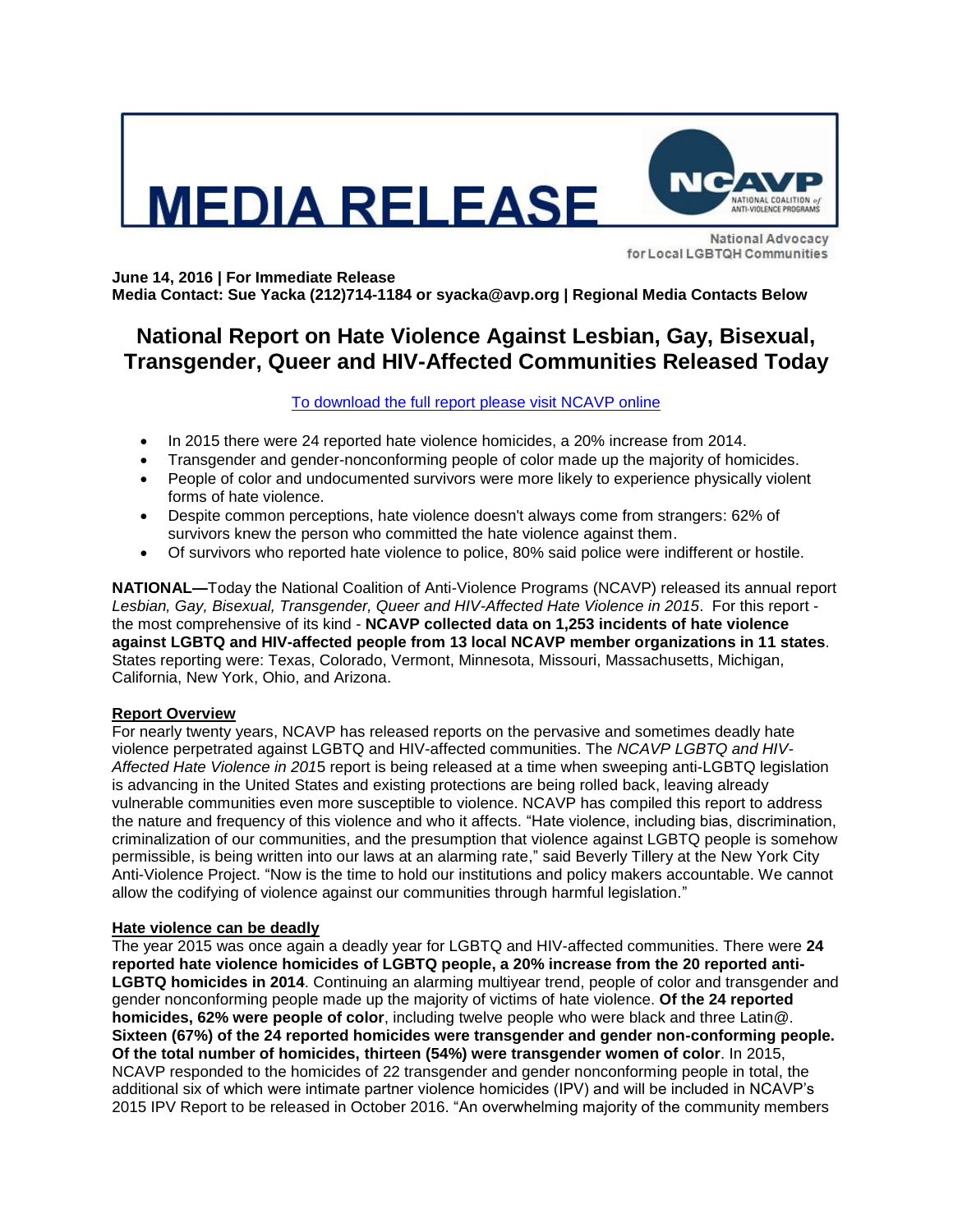we lost to violence this year were LGBTQ people of color, especially transgender and gendernonconforming people of color," said Leah Taraskiewicz at Equality Michigan. "We are clearly in a state of emergency. None of us are immune to this crisis of brutality and violence that's rooted in racism, homophobia, and transphobia."

## **Hate violence doesn't look the same for everyone**

This year's report again shows that the majority of survivors identified as gay, youth and young adults, or people of color, and that the risk of hate violence often increases for those who hold multiple marginalized identities. Anti-LGBTQ hate violence can no longer be viewed in isolation from other forms of biasmotivated violence that our community members are experiencing based on their identities.

The report found that experiences of hate violence survivors differ greatly based on their identities. **For example, people of color and undocumented survivors were more likely to experience physically violent forms of hate violence.** The 2015 report found that survivors of color, who made up 60% of selfreported survivors, were two times more likely to experience physical violence compared to white survivors. Similarly, undocumented survivors, who represented 17% of all survivors compared to 6% in 2014, were four times more likely than documented survivors to experience physical violence. Survivors who were lesbian were two times more likely to experience verbal harassment compared to survivors who did not identify as lesbian. "There is no single narrative of an LGBTQ hate violence survivor. We need a full picture of what hate violence looks like for our communities if we are going to effectively address it," said Essex Lordes at Communities United Against Violence in San Francisco. "And we need to start talking about not only the physical impacts of hate violence, but the persistent and often devastating emotional, financial and social impacts of hate violence as well."

### **Hate violence doesn't always come from strangers**

NCAVP found that the majority of survivors reporting hate violence to NCAVP member programs experienced violence by someone who was known to them, with the most common relationships being landlords, neighbors, employers, and family members. Of the 1,024 survivors who reported information about their relationship to their offenders, **62% of survivors knew the person who committed the hate violence against them**. **Similarly, nearly half of survivors reported experiencing violence in either a private residence or a workplace**. "We have a collective perception of hate violence as something that happens randomly, shockingly, and is perpetrated by strangers in public spaces, but that's not the whole story. Hate violence for LGBTQ people is a day-to-day reality, perpetrated by people we know in places where we spend most of our time – homes, schools and workplaces," said Eva Wood at OutFront Minnesota. "It can take unexpected forms like verbal or online harassment, workplace discrimination, and bullying in schools. Furthermore, recent anti-LGBTQ legislation in states across the country target our communities in the very places where our communities report experiencing violence, such as in schools and in workplaces. As a society, we need to expand our definition of what hate violence looks like and where it happens."

Once again, the 2015 report found that the experience of hate violence survivors differed greatly based on the identities of the survivors. Transgender survivors were two times more likely to report knowing their offender compared to survivors who did not identify as transgender. Survivors who were between the ages of 14-24 were three times more likely to experience hate violence from a relative and three times more likely to experience violence by an acquaintance, compared to those who were 24 years old or older. Survivors who identified as gay were two and a half times more likely to experience hate violence by a landlord than those survivors who did not identify as gay. And Black survivors were two times more likely to experience hate violence by their landlords than those who did not identify as Black. "Knowing the reality of when and where LGBTQ survivors are experiencing hate violence will allow us to find nuanced and customized solutions to end this violence," said Justin Shaw at the Kansas City Anti-Violence Project. "LGBTQ youth and young adults, for example, clearly need safe spaces where they can be their full selves, outside of the places they are most likely to interact with relatives who may not be accepting of their identities."

# **Hate violence isn't always reported to the police**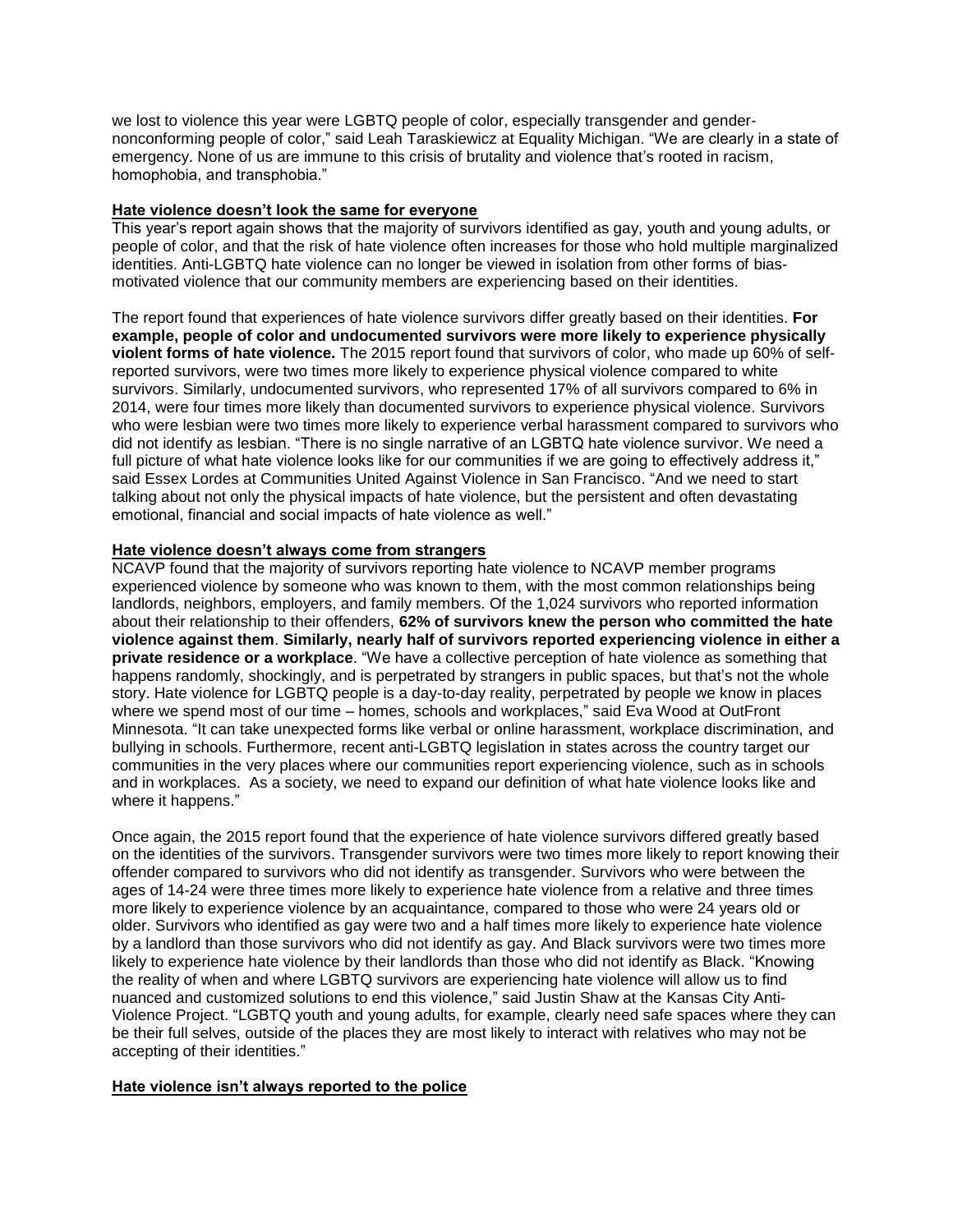In 2015 there was a significant decrease in the percentage of LGBTQ and HIV affected survivors reporting their experience of hate violence to police, from 54% in 2014 to 41% in 2015. **Of those who did report violence to police, 80% of survivors said that the police were indifferent or hostile**. And of the 126 survivors who reported more detailed information on negative police behavior, 33% experienced verbal abuse, 16% experienced physical violence, 8% experienced the police using slurs or biased language against them, and 3% experienced sexual violence. "LGBTQ people experience transphobia and homophobia in interactions with the police and criminal legal system, which may deter them from reporting the violence they experience. We know this is especially true for LGBTQ people of color and undocumented LGBTQ people, who also experience racism and discrimination when interacting with the police and criminal legal system," said Lynne Sprague at Survivors Organizing for Liberation out of Denver. "We must continue to work towards reforming policing practices towards LGBTQ communities, while also pursuing other accountability mechanisms, such as community accountability models, so that survivors who are reluctant to interact with the criminal legal system are able to access support and justice."

# **Recommendations**

"We need to shift our cultural understanding of hate violence away from thinking that it's random and rare, and recognize that violence against LGBTQ and HIV-affected communities is a consequence of homophobia, transphobia, and biphobia that permeates our everyday environments and relationships," said Emily Waters at the New York City Anti-Violence Project. "NCAVP's report underscores the need for comprehensive policies that protect all LGBTQ and HIV-affected people in their schools, workplaces, and houses and challenges the beliefs and norms that perpetuate hate violence." NCAVP's 2015 recommendations, expanded upon within the report, include:

- Build up systems of social and community support for LGBTQ and HIV-affected communities and increase programming that directly addresses homophobic, biphobic, and transphobic beliefs and behaviors.
- Address key factors that increase LGBTQ and HIV-affected communities' risk of experiencing hate violence including poverty, unemployment, lack of safe housing, and lack of non-discrimination policies and protections.
- Decrease police violence and over policing of LGBTQ and HIV-affected communities. Increase support for alternative community accountability models to ensure all survivors have access to justice that is safe and appropriate for their unique experiences.
- Increase information on how LGBTQ and HIV-affected communities experience violence and increase resources for documenting and evaluating effective LGBTQ and HIV-affected hate violence prevention strategies and models

*[NCAVP](http://www.avp.org/ncavp.htm) works to prevent, respond to, and end all forms of violence against and within lesbian, gay, bisexual, transgender, queer (LGBTQ) and HIV-affected communities. NCAVP is a national coalition of over 50 local member programs and affiliate organizations in 24 states, Canada, and Washington DC, who create systemic and social change. We strive to increase power, safety, and resources through data analysis, policy advocacy, education, and technical assistance.* 

NCAVP is coordinated by the [New York City Anti-Violence Project](http://www.avp.org/)

# **Contributing Members with Regional Media Contacts**

ARIZONA [Southern Arizona AIDS Foundation](http://saaf.org/) (Tucson, AZ) Contact: Ricardo Fernandez, 520-547-6145 [rfernandez@saaf.org](mailto:rfernandez@saaf.org)

CALIFORNIA [Community United Against Violence](http://www.cuav.org/) (San Francisco, CA) Contact: Essex Lordes, (415) 777-5500